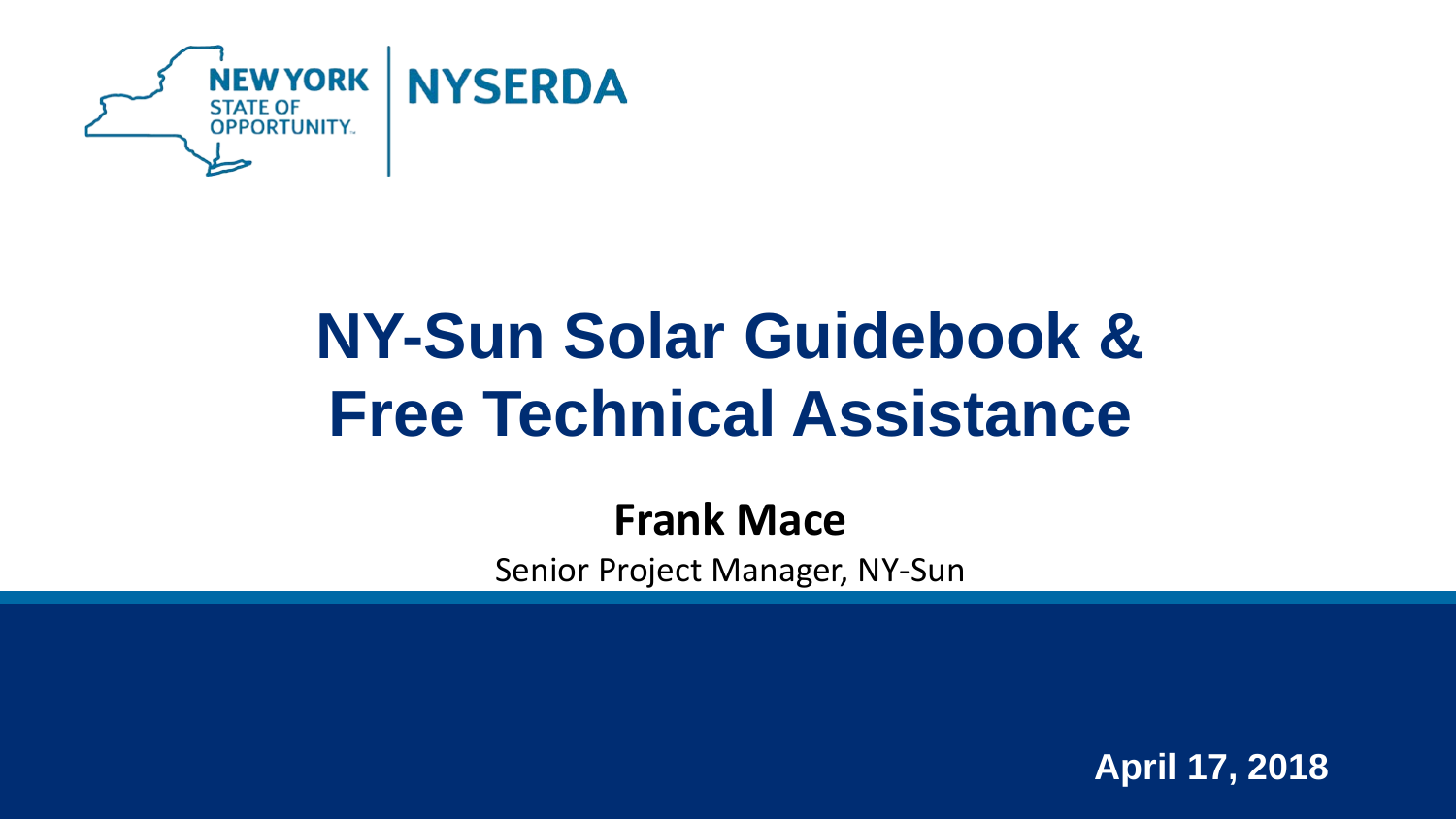## **NY-Sun Initiative**

- Significantly expand installed solar capacity
- Attract private investment  $\bullet$
- Enable sustainable  $\bullet$ development of a robust industry
- Create well-paying skilled jobs
- Improve the reliability of the electric grid
- Reduce air pollution
- Make solar available to all **New Yorkers**

## **Reduce Soft Costs**

## **Approx. \$1 Billion Total Budget**

Self-Sustaining Market

**Statewide** Goal of 3 GW by 2023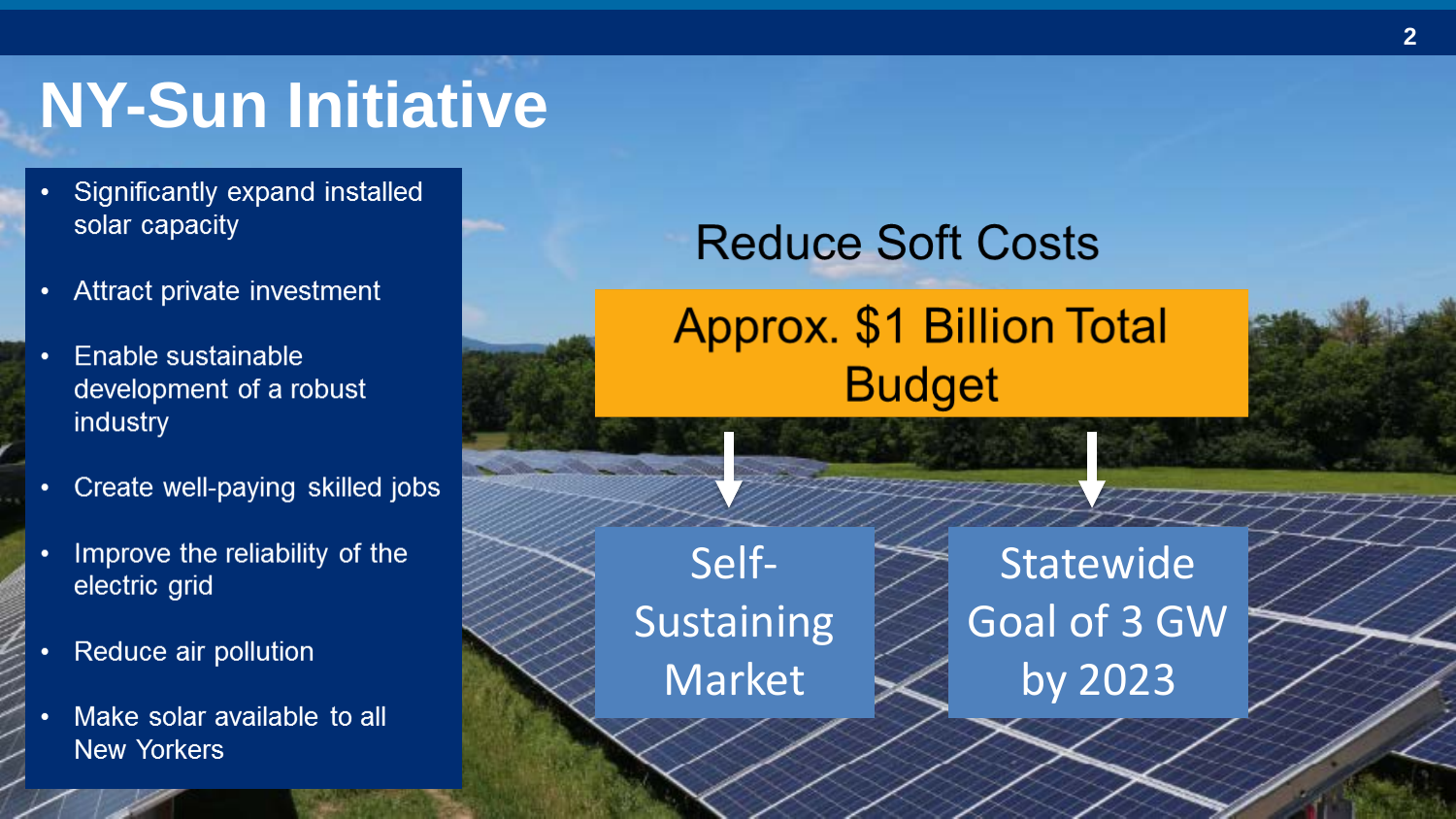# **New York's Solar PV Incentive: The Megawatt Block Program**

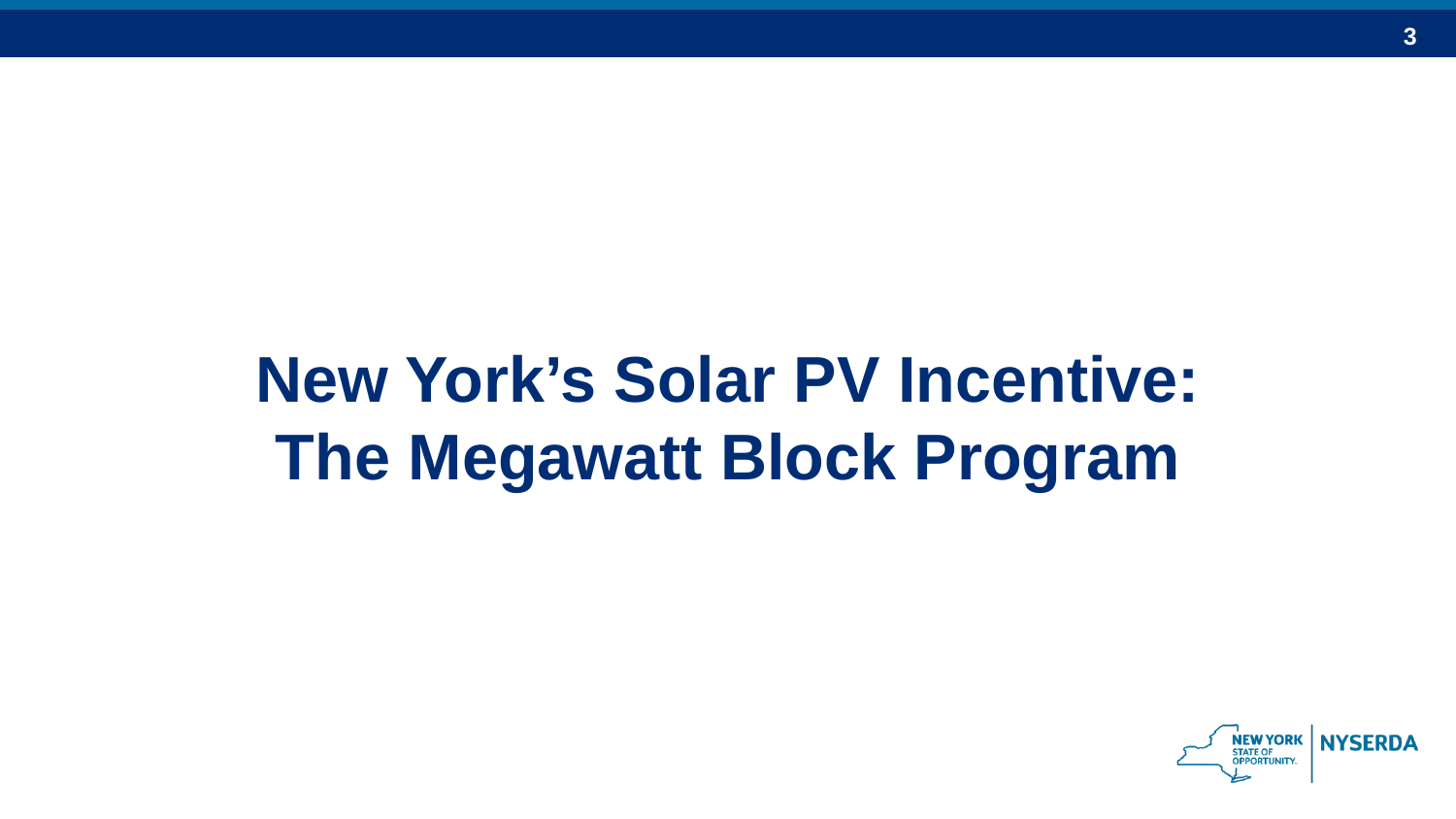## **NY-Sun Incentive Program: MW Block**

#### **Three Regions:**

- Con Edison (New York City and South Westchester)
- Long Island (complete)
- Upstate (Rest- of-State or ROS)

#### **Three Sectors:**

- Residential: up to 25 kW
- Small Non-residential: up to 200 kW
- Commercial/Industrial: >200 kW

Incentive is available through Dec 29, 2023, or until funds are exhausted.

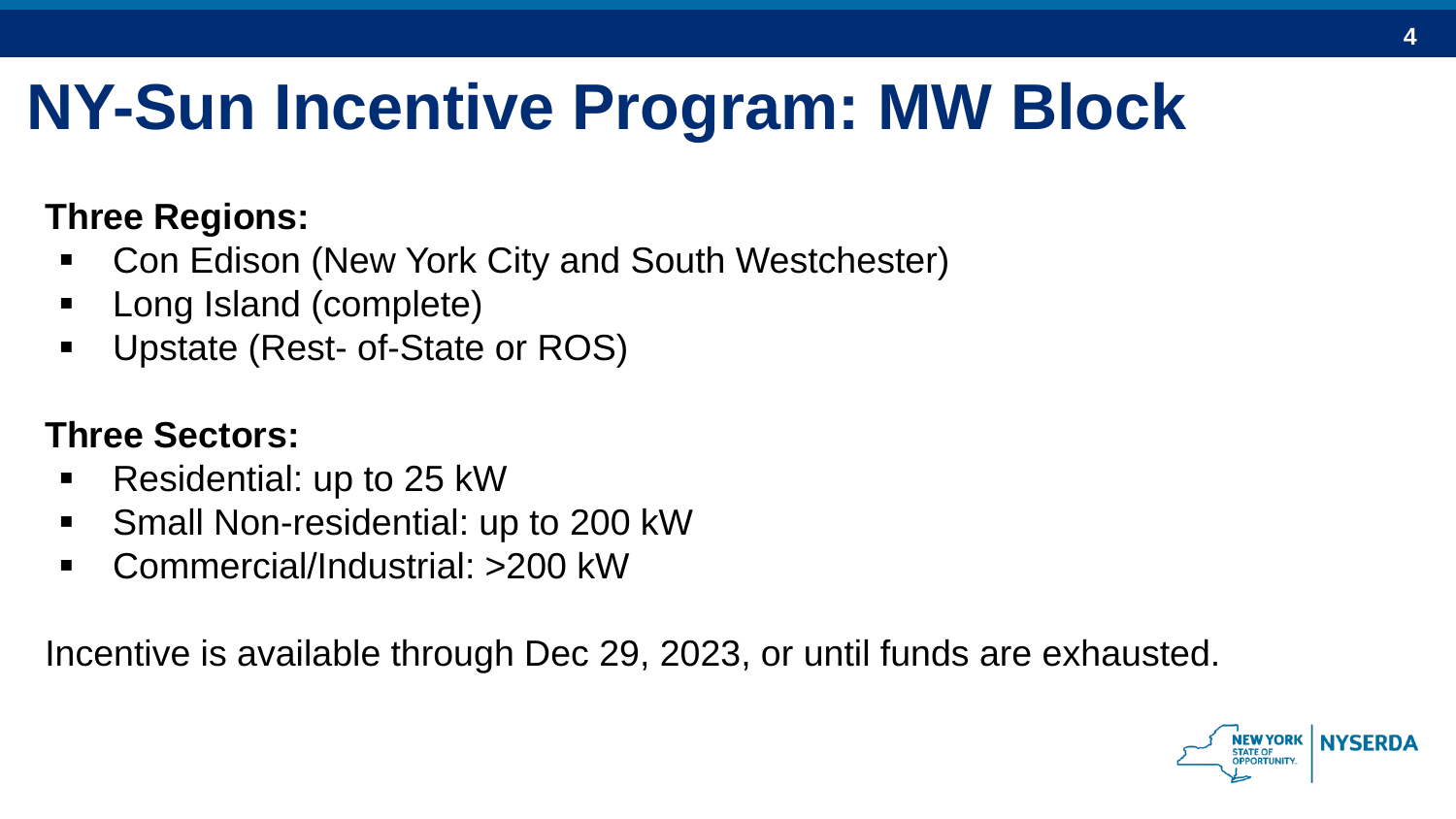## **The New York Solar Guidebook and Technical Assistance for Local Governments**

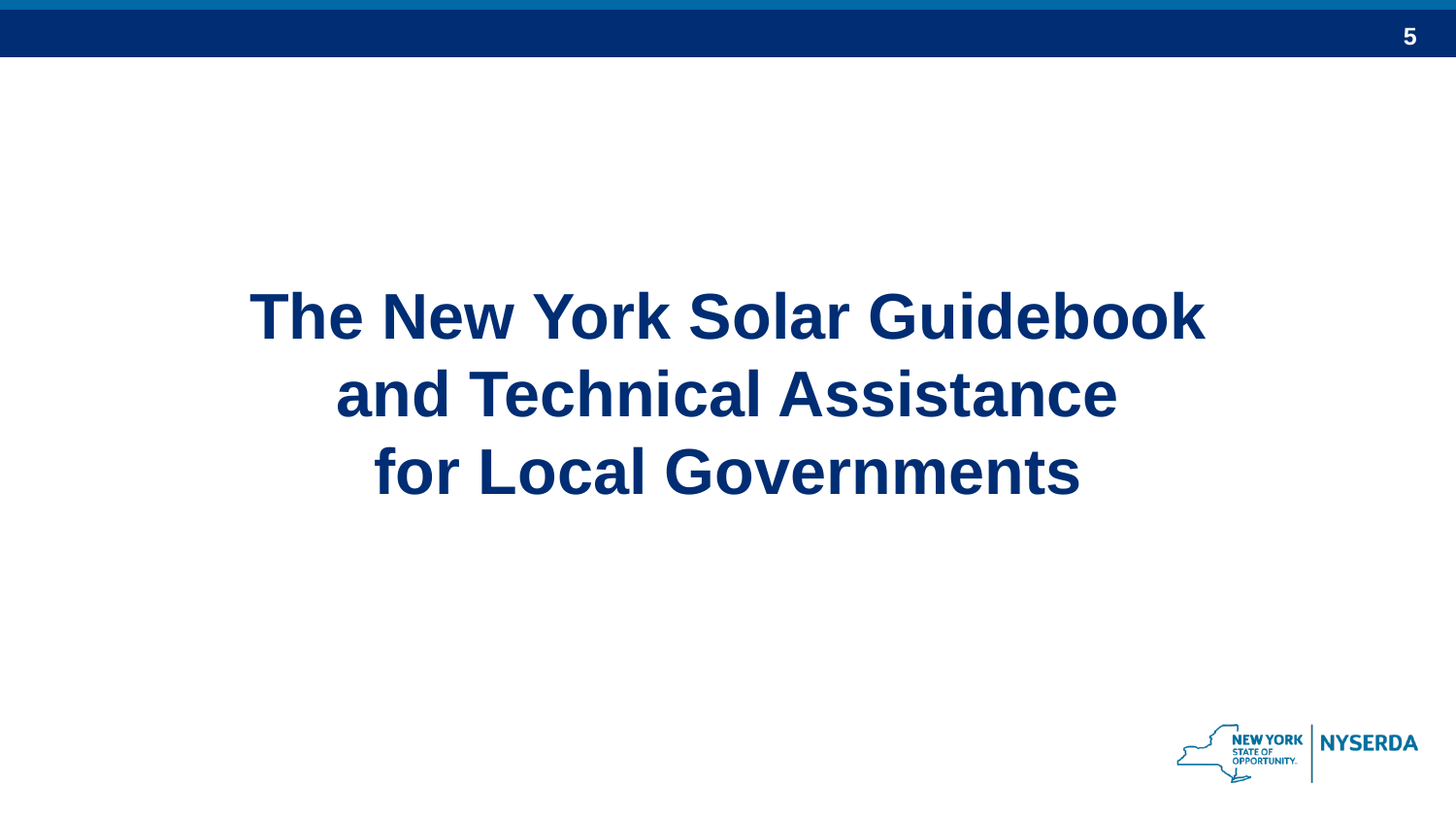

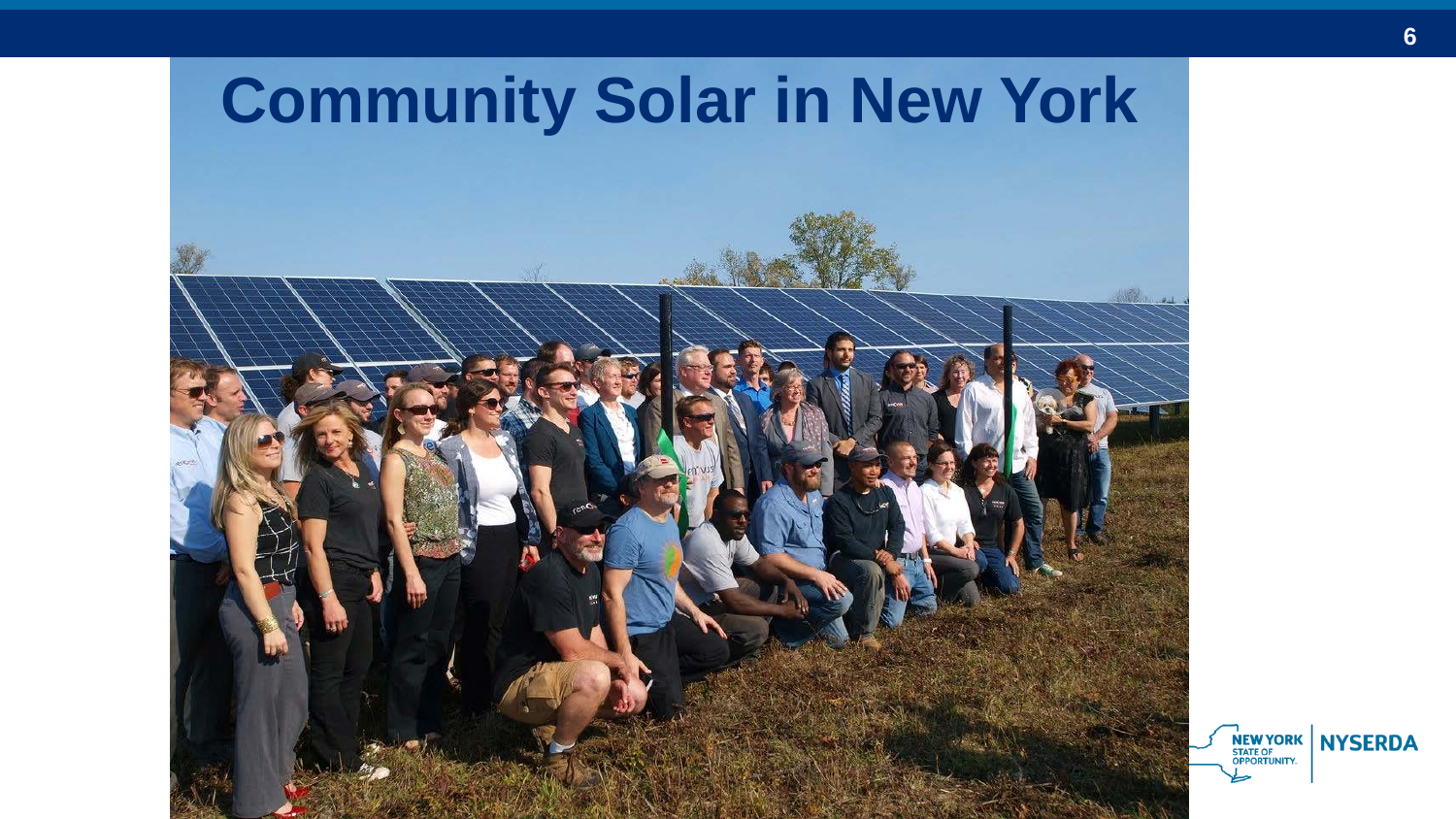# **Community Solar: How it Works**Any utility customer (home or business) can be a subscribing member.

Solar electric panels are installed offsite in sunny locations to produce renewable energy for subscribing members.



**Each subscriber's utility** bill is credited accordingly when excess energy is produced.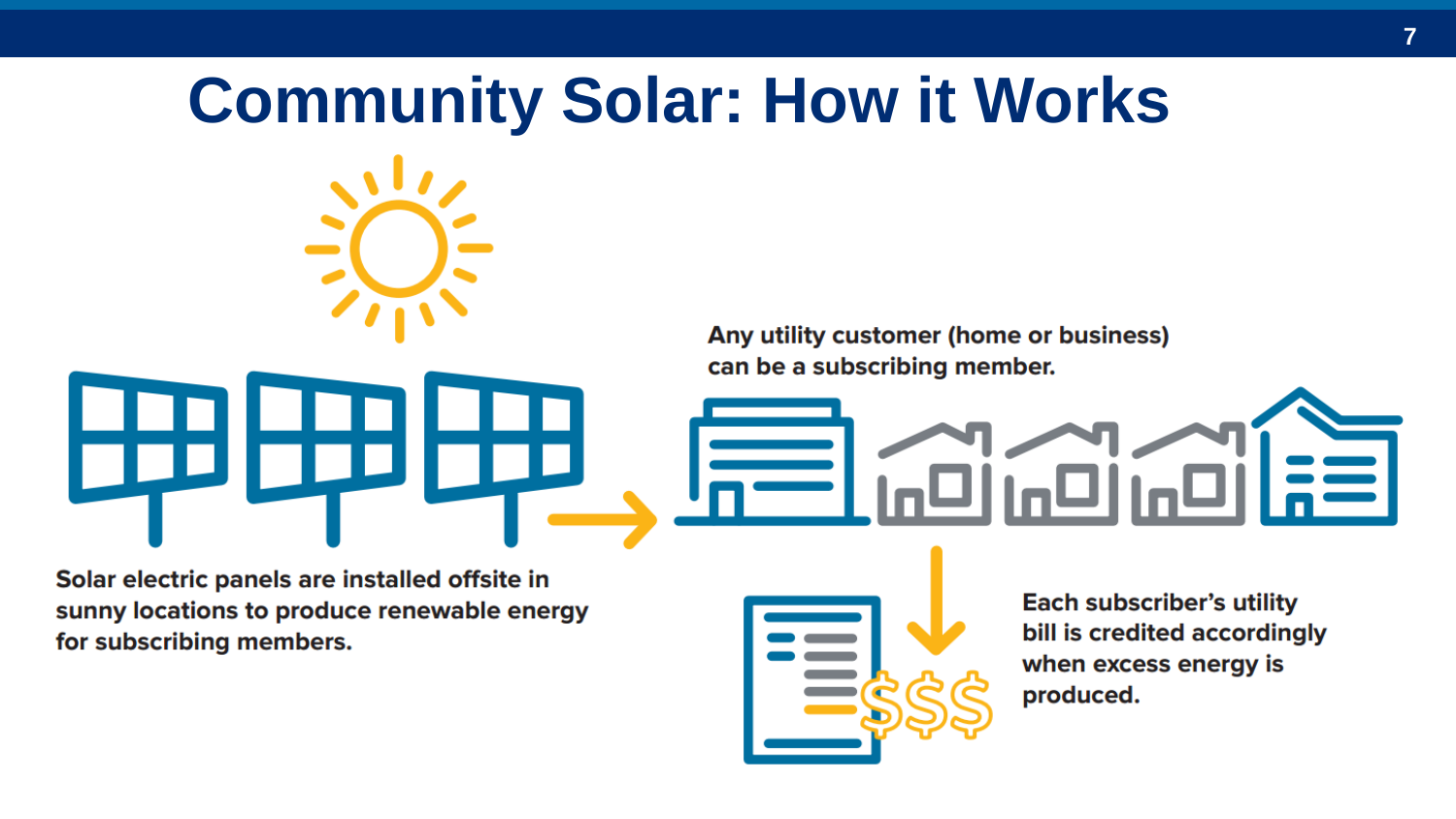## **NY Solar Guidebook for Local Government**

| <b>Chapter 1 - Solar PV Permitting and</b><br>Inspecting in NYS                  | • Assists jurisdictions to streamline the solar permitting and inspection process.                                                                                        |
|----------------------------------------------------------------------------------|---------------------------------------------------------------------------------------------------------------------------------------------------------------------------|
| <b>Chapter 2 - Roof Top Access and</b><br><b>Ventilation Requirements</b>        | . Describes the International Residential Code and Errata amendments as adopted by<br>New York State.                                                                     |
| <b>Chapter 3 - State Environmental Quality</b><br><b>Review (SEQR)</b>           | • Assists jurisdictions completing the SEQR process for large PV systems.                                                                                                 |
| <b>Chapter 4 - NYS's Real Property</b><br><b>Tax Law § 487</b>                   | • Provides guidance to AHJs on property tax issues and solar systems.                                                                                                     |
| <b>Chapter 5 - Solar Payment-In-Lieu-of-Taxes</b><br><b>Toolkit</b>              | • Provides information and tools for jurisdictions to enter payment-in-lieu-of-tax<br>agreements.                                                                         |
| <b>Chapter 6 - Using Special Use Permits and</b><br><b>Site Plan Regulations</b> | • Provides a how-to manual with land use tools to site, plan, and zone projects on<br>farmland.                                                                           |
| <b>Chapter 7 - Solar Installations in</b><br><b>Agricultural Districts</b>       | • Provides information to AHJs and developers siting PV systems in Ag Districts.                                                                                          |
| <b>Chapter 8 - Landowner Considerations</b><br>for Solar Land Leases             | • Provides guidance to landowners regarding leasing land for PV projects.                                                                                                 |
| <b>Chapter 9 - Decommissioning</b><br><b>Solar Panel Systems</b>                 | • Provides information to local governments and landowners on decommissioning large<br>PV systems.                                                                        |
| <b>Chapter 10 - Model Solar Energy Local Law</b>                                 | • Assists municipalities in drafting local laws and ordinances, and to facilitate ideas for<br>properly incorporating solar language into local zoning laws and policies. |
|                                                                                  |                                                                                                                                                                           |

**NY Solar Guidebook Website:** [www.nyserda.ny.gov/SolarGuidebook](http://www.nyserda.ny.gov/SolarGuidebook)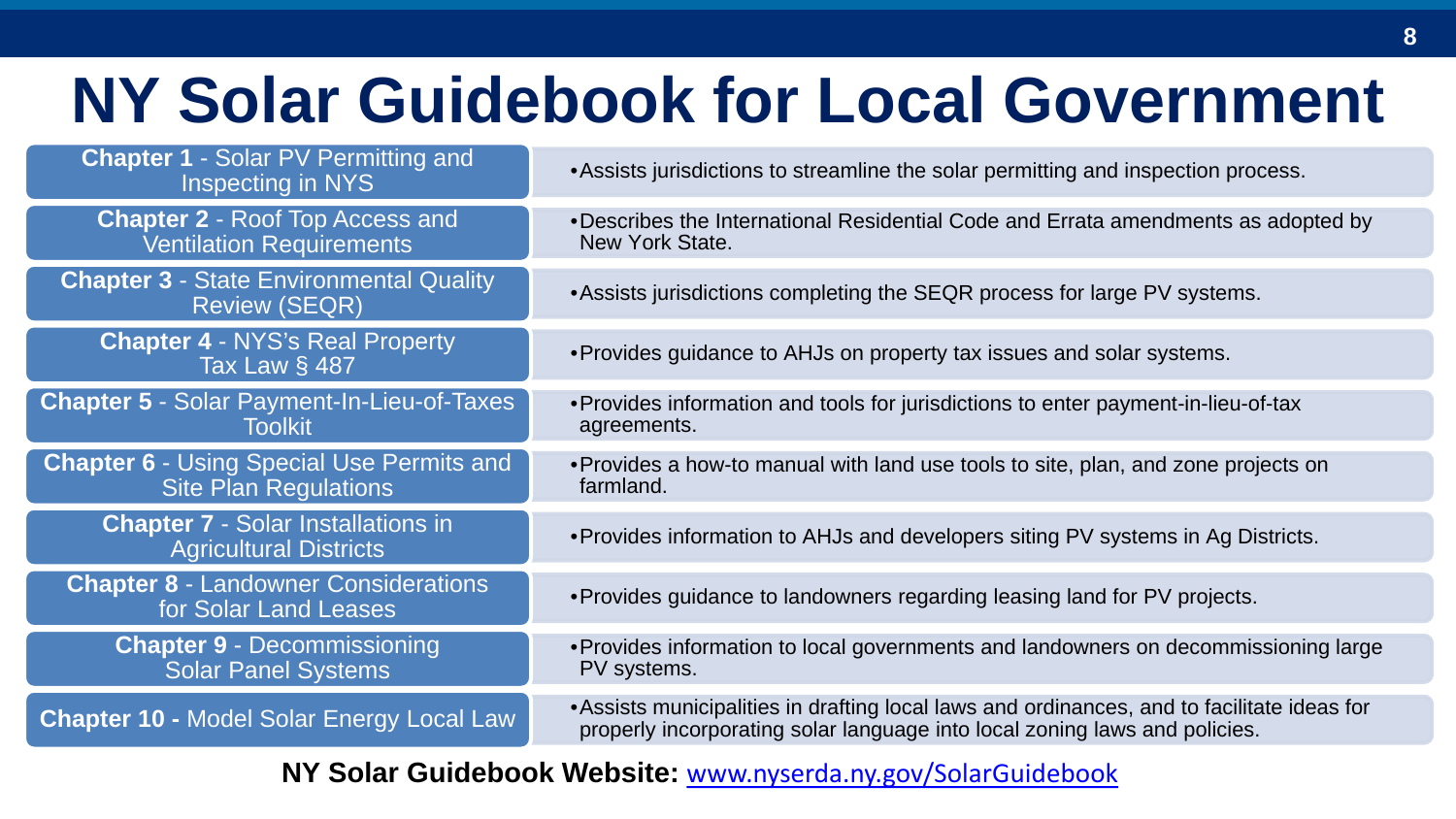|                                                                                                       | <b>NY-Sun</b>                                                                 | <b>Solar for</b><br><b>Your Home</b>   | <b>Solar for</b><br><b>Your Business</b>                                                                                                                                                                                                                                                                                                                       | <b>Communities &amp;</b><br><b>Local Governments</b>      | <b>Contractors</b> | Data &<br><b>Trends</b> | <b>Contact Us</b> | 9                                                    |  |  |
|-------------------------------------------------------------------------------------------------------|-------------------------------------------------------------------------------|----------------------------------------|----------------------------------------------------------------------------------------------------------------------------------------------------------------------------------------------------------------------------------------------------------------------------------------------------------------------------------------------------------------|-----------------------------------------------------------|--------------------|-------------------------|-------------------|------------------------------------------------------|--|--|
| <b>The New York</b>                                                                                   | A PROGRAM OF NYSERDA                                                          |                                        |                                                                                                                                                                                                                                                                                                                                                                |                                                           |                    |                         |                   |                                                      |  |  |
| <b>Solar Guidebook</b>                                                                                |                                                                               |                                        |                                                                                                                                                                                                                                                                                                                                                                |                                                           | a                  |                         |                   |                                                      |  |  |
| Homepage                                                                                              | <b>COMMUNITIES &amp;</b><br><b>LOCAL</b><br><b>GOVERNMENTS</b>                | <b>Guidebook for Local Governments</b> |                                                                                                                                                                                                                                                                                                                                                                |                                                           |                    |                         |                   | <b>The entire Solar</b><br>Guidebook is              |  |  |
|                                                                                                       | <b>Guidebook for Local</b><br><b>Governments</b>                              |                                        | The New York Solar Guidebook has information, tools, and<br>NY-Sun Solar Guidebook<br>step-by-step instructions to support local governments<br>for Local Governments [PDF]<br>managing solar energy development in their communities.<br>The Guidebook contains chapters on various solar energy topics, the permitting process,<br>property taxes, and more. |                                                           |                    |                         |                   | available for<br>download here                       |  |  |
|                                                                                                       | <b>Technical Assistance</b><br>& Support                                      |                                        |                                                                                                                                                                                                                                                                                                                                                                |                                                           |                    |                         |                   |                                                      |  |  |
|                                                                                                       | <b>Solarize Your</b><br><b>Community</b>                                      |                                        | You can download the full New York Solar Guidebook as a PDF or access individual<br>chapters below.                                                                                                                                                                                                                                                            |                                                           |                    |                         |                   |                                                      |  |  |
| Ask the NY-Sun team<br>any question about solar<br>by sending an email to<br>solarhelp@nyserda.ny.gov | <b>Affordable Solar</b><br><b>Predevelopment and</b>                          |                                        | Stay up-to-date with the latest from NY-Sun. Join our email list for local government<br>officials.                                                                                                                                                                                                                                                            |                                                           |                    |                         |                   |                                                      |  |  |
|                                                                                                       | <b>Technical Assistance</b><br><i>Individual</i><br>chapters are<br>available | opportunities.                         | If you have a question on getting solar in your community, or need help with a chapter of<br>the Guidebook, solarhelp@nyserda.ny.gov and we'll respond to you within 24 hours. For<br>more hands-on support, learn more about our free training and technical assistance                                                                                       | <b>Municipalities</b><br>can request NY-<br>Sun technical |                    |                         |                   |                                                      |  |  |
|                                                                                                       |                                                                               |                                        |                                                                                                                                                                                                                                                                                                                                                                | <b>New York State Unified Solar Permit</b>                |                    |                         |                   | assistance here                                      |  |  |
|                                                                                                       |                                                                               |                                        |                                                                                                                                                                                                                                                                                                                                                                | Roof Top Access and Ventilation Requirements              |                    |                         |                   |                                                      |  |  |
|                                                                                                       |                                                                               |                                        |                                                                                                                                                                                                                                                                                                                                                                | State Environmental Quality Review (SEQR) for Solar       |                    |                         |                   |                                                      |  |  |
|                                                                                                       | here                                                                          |                                        |                                                                                                                                                                                                                                                                                                                                                                | Understanding the Real Property Tax Law Section § 487     |                    |                         |                   | <b>NEW YORK</b><br><b>NYSERDA</b><br><b>STATE OF</b> |  |  |
| nyserda.ny.gov/SolarGuidebook                                                                         |                                                                               |                                        |                                                                                                                                                                                                                                                                                                                                                                | Payment-in-Lieu-of-Taxes (PILOT) Toolkit                  |                    |                         |                   | <b>OPPORTUNITY.</b>                                  |  |  |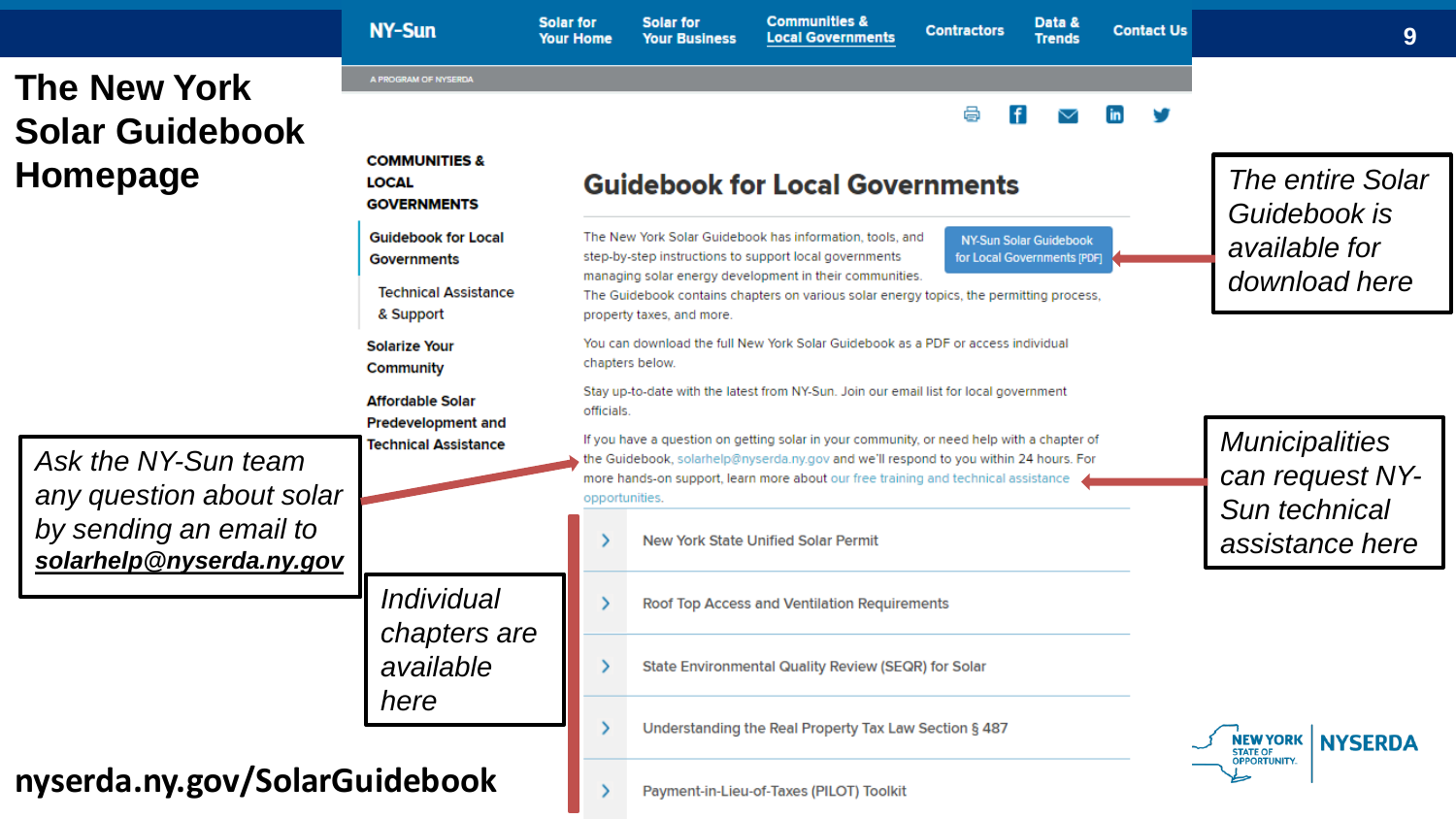## **Solar in New York State: A Progress Report**

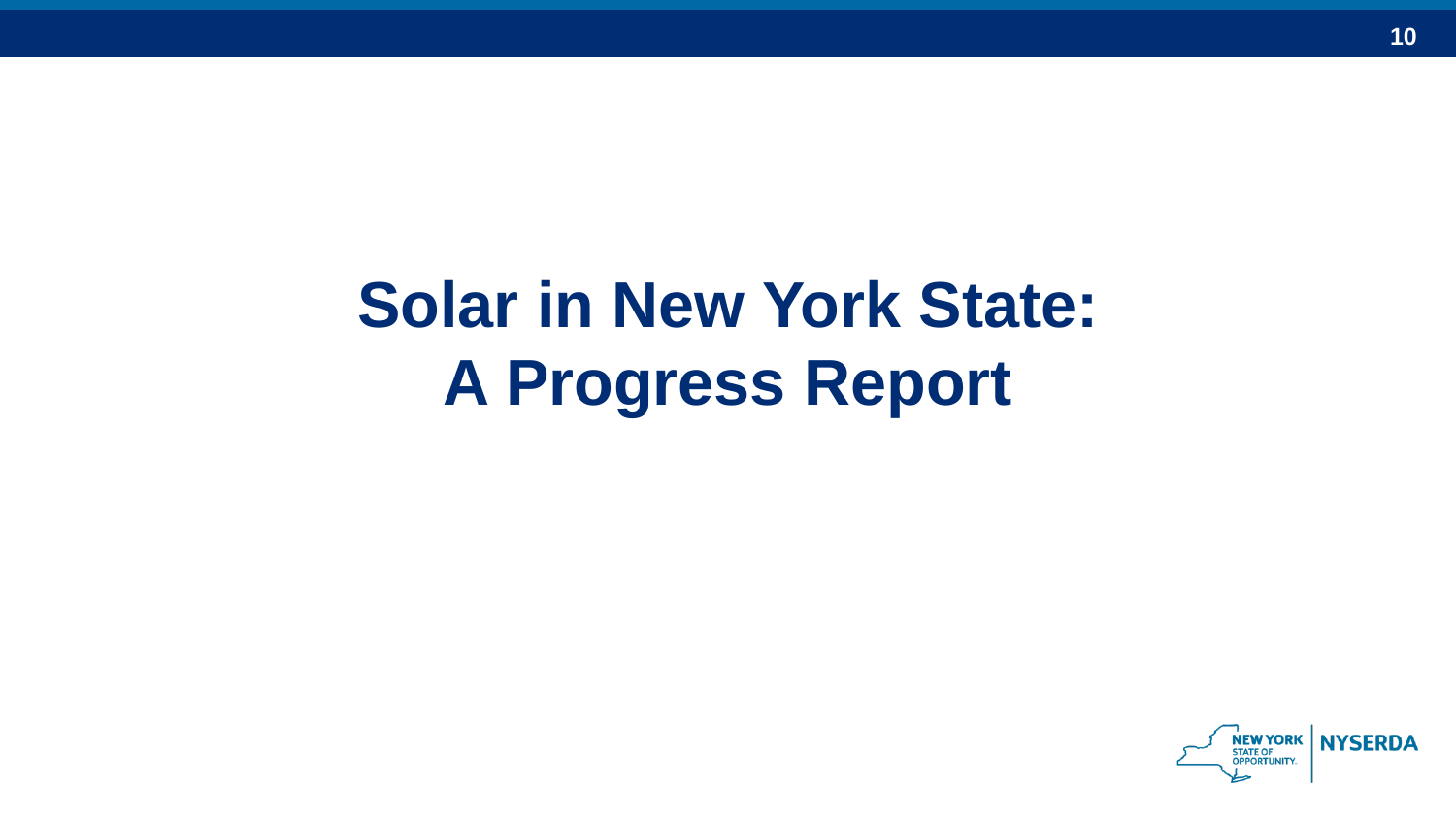# **NY-Sun Program Progress to Date**

#### *Completions by County*

- 1,025 MW installed statewide with NYSERDA support
	- 562 MW of residential PV (74,777 projects)
	- 463 MW of non-residential PV (5,252 projects)
- 1,064 MW currently in NY-Sun pipeline
- Installations all 62 counties and in 1,671 different zip codes